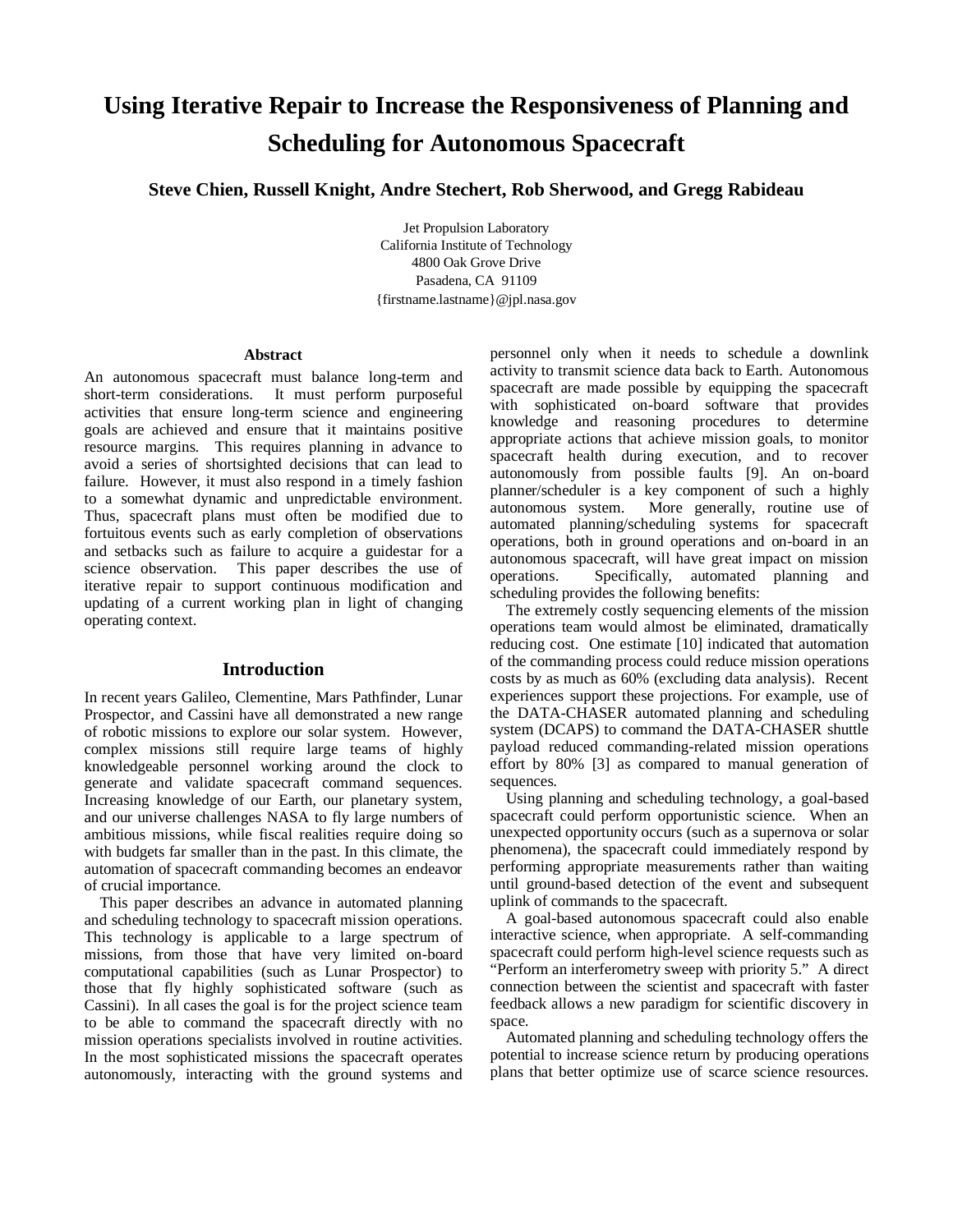For example, the DCAPS planner/scheduler increased science return by 40% over manually generated sequences [3]. This increase was mostly due to the short turn-around times (approximately 6 hours) imposed by operations constraints. This limited time did not allow for lengthy, manual optimization.

Finally, planning and scheduling technology simplifies the self-monitoring, onboard fault-management, and spacecraft health tasks. Because the spacecraft would be able to respond in a more goal-oriented fashion without the time lags introduced by ground communication, it is possible to cover a greater range of faults.

The remainder of this paper is organized as follows. First, we briefly describe the motivation for reducing planning response time in spacecraft operations. Next, we describe our technical approach to interleaving planning and execution to reduce this response time. We then follow with a description of our implemented architecture. Then we describe a mission scenario from the New Millennium Space Technology Four mission which was used to test our approach. Finally, we describe related work and ongoing efforts to further extend and validate this technology for future space missions.

### **Integrating Planning and Execution**

An autonomous spacecraft must respond in a timely fashion to a (somewhat) dynamic, unpredictable environment. In terms of high-level, goal-oriented activity, spacecraft plans must often be modified in the event of fortuitous events such as observations completing early and setbacks such as failure to acquire a guidestar for a science observation. We call this situation *dynamic planning*, in which a plan must be continually updated in light of changing operating context. In such an operations mode, a planner would accept activity and state updates on a one to ten second time scale. Making the planner more timely in its responses has a number of benefits:

- The planner can be more responsive to unexpected (i.e., unmodelable) changes in the environment that would manifest themselves as updates on the execution status of activities as well as monitored state and resource values.
- The planner can reduce reliance on predictive models (e.g., inevitable modeling errors), since it will be updating its plans continually.
- Fault protection and execution layers need to worry about controlling the spacecraft over a shorter time horizon (as the planner will replan within a shorter time span).
- Because of the hierarchical reasoning taking place in the architecture there is no hard distinction between planning and execution – rather more deliberative (planner) functions reside in the longer-term reasoning horizons and the more reactive (execution) functions reside in the short-term reasoning horizons. Thus, there is no planner to executive translation process.

This introduction of the planner into the short-term planning horizon can also be motivated by current operations scenarios taken from the Space Infra-red Telescope Facility (SIRTF) [9]. In this operations scenario, the observatory is in a near-earth orbit and has a set of observation targets and their prioritizations. It is difficult to project exactly how future execution of the plan will proceed. For example, if a spacecraft is able to acquire the target quickly (as compared to conservative settling times and time to search for the target), an observation may complete significantly ahead of schedule. Alternatively, if the spacecraft repeatedly fails to acquire a guidestar required by an observation, the observation may be terminated. This also has the effect of completing the activity ahead of schedule but with a failed outcome. Within this operations context, a short-term planner would decide which observations to sequence next. Such a planner would need to consider all targets currently on the observation list, their visibility windows, and their relative positions in the sky (for reasons of slew minimization and for observation quality issues). The shortterm planner would also need to track other resource management issues such as data management relating to engineering and science observations and coordination with downlink windows.

In a traditional plan-sense-act cycle, planning is considered



**Figure 1** Traditional Batch Plan then Execute Cycle

a batch process and the system operates on a relatively longterm planning horizon. For example, operations for a spacecraft would be planned on the ground on a weekly or daily basis. In this mode of operations, the spacecraft state at the start of the planning horizon would be determined (typically predicted as the construction of the weekly plan would need to begin significantly before the week of execution). The science and engineering operations goals would then be considered, and a plan for achieving the goals would be generated. This plan or sequence would then be uplinked to the spacecraft for execution. The plan would then be executed onboard the spacecraft with little or no flexibility. If an unexpected event occurred due to environmental uncertainty or an unforeseen failure occurred, the spacecraft would be taken into a safe state by fault protection software. The spacecraft would wait in this state until the ground operations team could respond and determine a new plan. Correspondingly, if an unpredictable fortuitous event occurs, the plan cannot be modified to take advantage of the situation.

One model for operations is to move such planning and replanning functionality onboard, but to continue using it as a batch process. In this case, in the event of a fault, environmental event, or fortuitous event, the spacecraft can respond by entering into a stable state and replanning.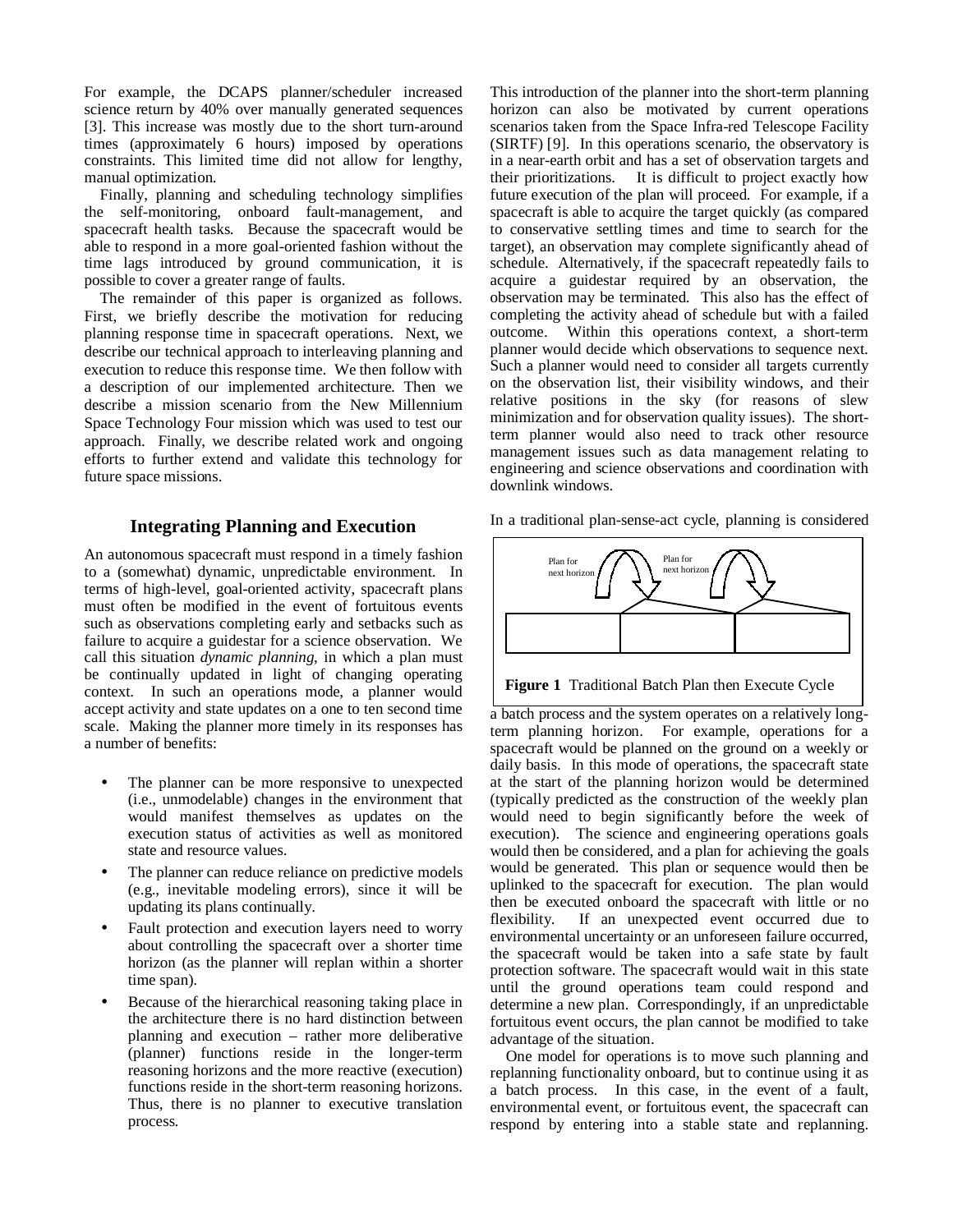

However, constructing a plan from scratch can be a computationally intensive process and onboard computationally intensive process and onboard computational resources are typically quite limited, so that it still may require considerable time to generate a new operations plan. As a data point, the planner for the Remote Agent Experiment (RAX) flying on-board the New Millennium Deep Space One mission [11] is expected to take approximately 4 hours to produce a 3 day operations plan. RAX is running on a 25 MHz RAD 6000 flight processor and uses roughly 25% of the CPU processing power. While this is a significant improvement over waiting for ground intervention, making the planning process even more responsive (e.g., on a time scale of seconds) to changes in the operations context, would increase the overall time for which the spacecraft has a consistent plan. As long as a consistent plan exists, the spacecraft can keep busy working on the requested goals.

To achieve a higher level of responsiveness in a *dynamic planning* situation, we utilize a *continuous planning* approach and have implemented a system called CASPER (for Continuous Activity Scheduling Planning Execution and Replanning). Rather than considering planning a batch process in which a planner is presented with goals and an initial state, the planner has a current goal set, a plan, a current state, and a model of the expected future state. At any time an incremental update to the goals or current state may update the current state of the plan and thereby invoke the planner process. This update may be an unexpected event or simply time progressing forward. The planner is then responsible for maintaining a consistent, satisficing plan with the most current information. This current plan and projection is the planner's estimation as to what it expects to happen in the world if things go as expected.

However, since things rarely go exactly as expected, the planner stands ready to continually modify the plan. Current iterative repair planning techniques enable incremental changes to the goals and the initial state or plan and then iteratively resolve any conflicts in the plan. After each update, its effects will be propagated through the current projections, conflicts identified, and the plan updated (e.g., plan repair algorithms invoked).

## **An Architecture for Integrated Planning and Execution**

The overall architecture for the continuous planning approach is shown in Figure 2. The basic algorithm is as follows:

> Initialize P to the null plan Initialize G to the null goal set Initialize S to the current state

Given a current plan P and a current goal set G

- 1. Update G to reflect new goals or goals that are no longer needed
- 2. Update S to the revised current state
- 3. Compute conflicts on (P,G,S)
- 4. Apply conflict resolution planning methods to P (within resource bounds)
- 5. release relevant near-term activities in P to RTS for execution
- 6. Goto 1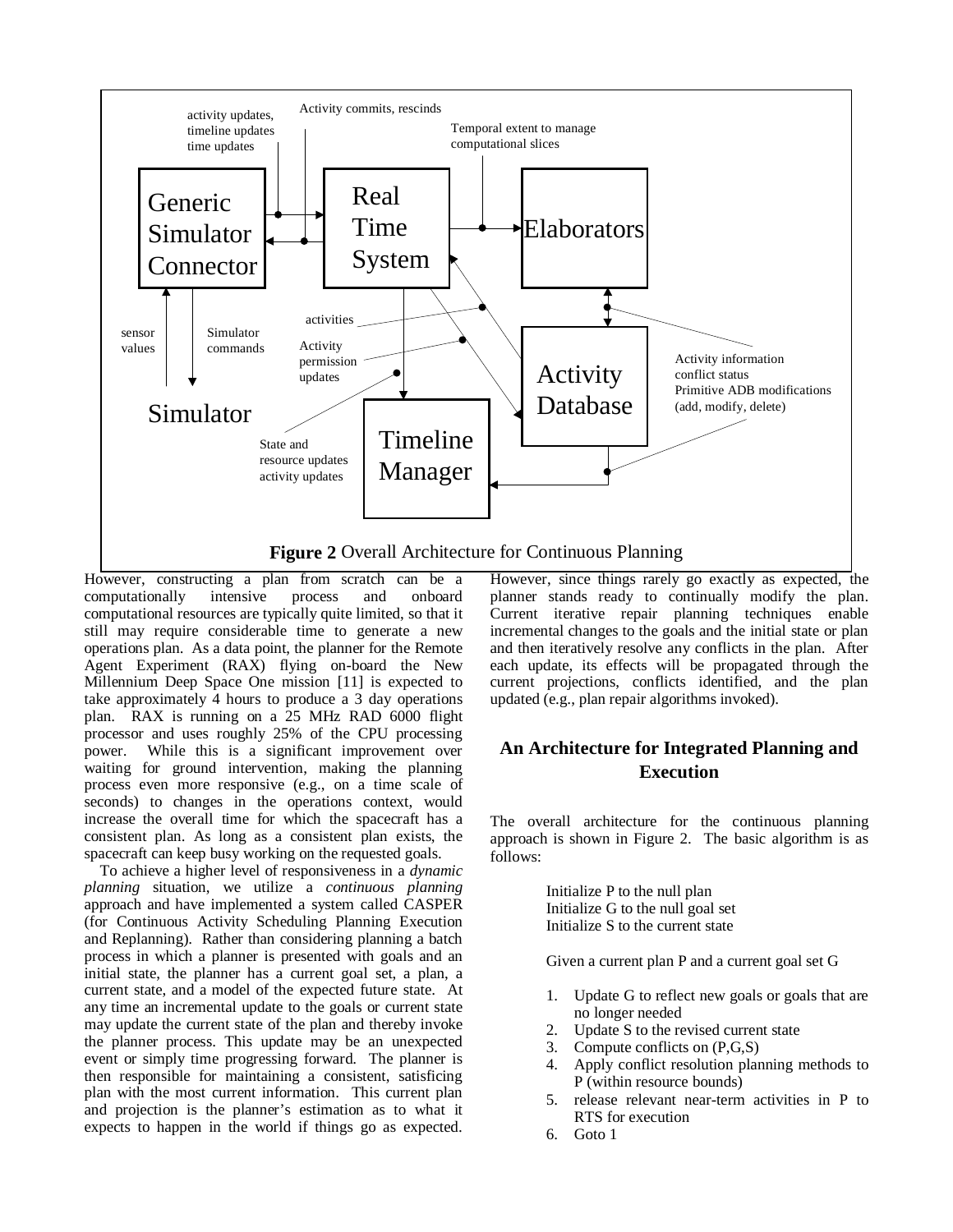In this approach, the real-time software produces updates that require responses by near and long-term activities for the spacecraft. The spacecraft state is modeled by a set of timelines, which represents the current and expected evolution of the spacecraft over time. This model includes the current state (S) and the projection of how the state will evolve in light of actions expected to take place in the future. These actions are the current plan (P) that is also reflected in the timelines as actions at future points in time.

At each iteration through the loop shown above, as the world changes, the actual state of the spacecraft drifts from the state expected by the timelines. The real-time software updates the timeline models (S) with notifications of actual state values, actual resource values, actual start times, and completion times for activities. Each of these updates, when synchronized with the current plan may introduce conflicts (Step 3 above). A conflict occurs when an action in the plan is inappropriate – because its required state and/or resource values violate the system constraints.

Whenever such a conflict exists the planner notes the conflict and performs plan modifications to make the plan consistent with the current state and future projections. Because this process is continuous, the plan rarely has the opportunity to get significantly inconsistent. As a result the high-level actions of the system are more responsive to the actual spacecraft state. Also, planner activities at the lowest level directly correspond to commands to the simulator. The Generic Simulator Connector (Figure 2) handles the mapping from activities to simulator commands.

In conjunction with this incremental, continuous planner approach, we are also advocating a hierarchical approach to planning. In this approach, the long-term planning horizon is planned only at a very abstract level. Shorter and shorter planning horizons are planned in greater detail, until finally at the most specific level the planner plans only a short time in advance (just in time planning). This paradigm is shown in Figure 3.

The idea behind this hierarchical approach is that only very abstract projections can be made over the long-term and that detailed projections can only be made in the shortterm because prediction is difficult due to limited computational resources and timely response requirements. Hence there is little utility in constructing a detailed plan far into the future – chances are it will end up being re-planned anyway. At one extreme the short-term plan may not be "planned" at all and may be a set of reactions to the current state in the context of the near-term plan. This approach is implemented in the control loop described above by making high-level goals active regardless of their temporal



placement, but medium and low-level goals are only active if they occur in the near future. Likewise, conflicts are only regarded as important if they are high-level conflicts or if they occur in the near future. As the time of a conflict or goal approaches, it will eventually become active and the elaboration/planning process will then be applied to resolve the problem.

# **ST4 Spacecraft and Landed Operations Description**

Deep Space 4 / Champollion (ST4) will be the fourth interplanetary spacecraft in NASA's New Millennium Program to identify, test, and fly advanced technologies onboard interplanetary spacecraft and Earth-orbiting satellites. In late 2005, following a two-and-a-half-year journey, ST4 will match orbits, or rendezvous, with Comet Tempel 1, as the comet is moving away from the Sun. The spacecraft will spend several months orbiting the comet nucleus, making highly accurate maps of its surface and making some preliminary compositional measurements of the gas in the coma. The data returned from ST4 will be used to determine the mass, shape, and density of the comet's nucleus and to make some early estimates about its composition.

After studying the nucleus from orbit, the spacecraft will send a small vehicle (a lander) to the surface. The touchdown itself will be quite tricky because scientists do not know whether the surface of the comet nucleus is hard, rocky, and rough, or soft and fluffy. Therefore, the challenge engineers face in designing the technology and instruments for this spacecraft is to be prepared for the unexpected. One of the ways ST4 engineers are preparing for all possible scenarios is by developing technologies to anchor the lander into the comet's surface no matter what its composition. Because the gravity of the comet nucleus is so weak, the lander must be anchored to the surface to permit drilling and sampling.

Once firmly in place, the lander will use a one-meter long drill to collect samples and then feed them to a gas chromatograph/mass spectrometer onboard the lander. This instrument will analyze the composition of the nucleus



**Figure 4** Artist depiction of ST4 lander landing on Comet

collected from various depths below the surface. The lander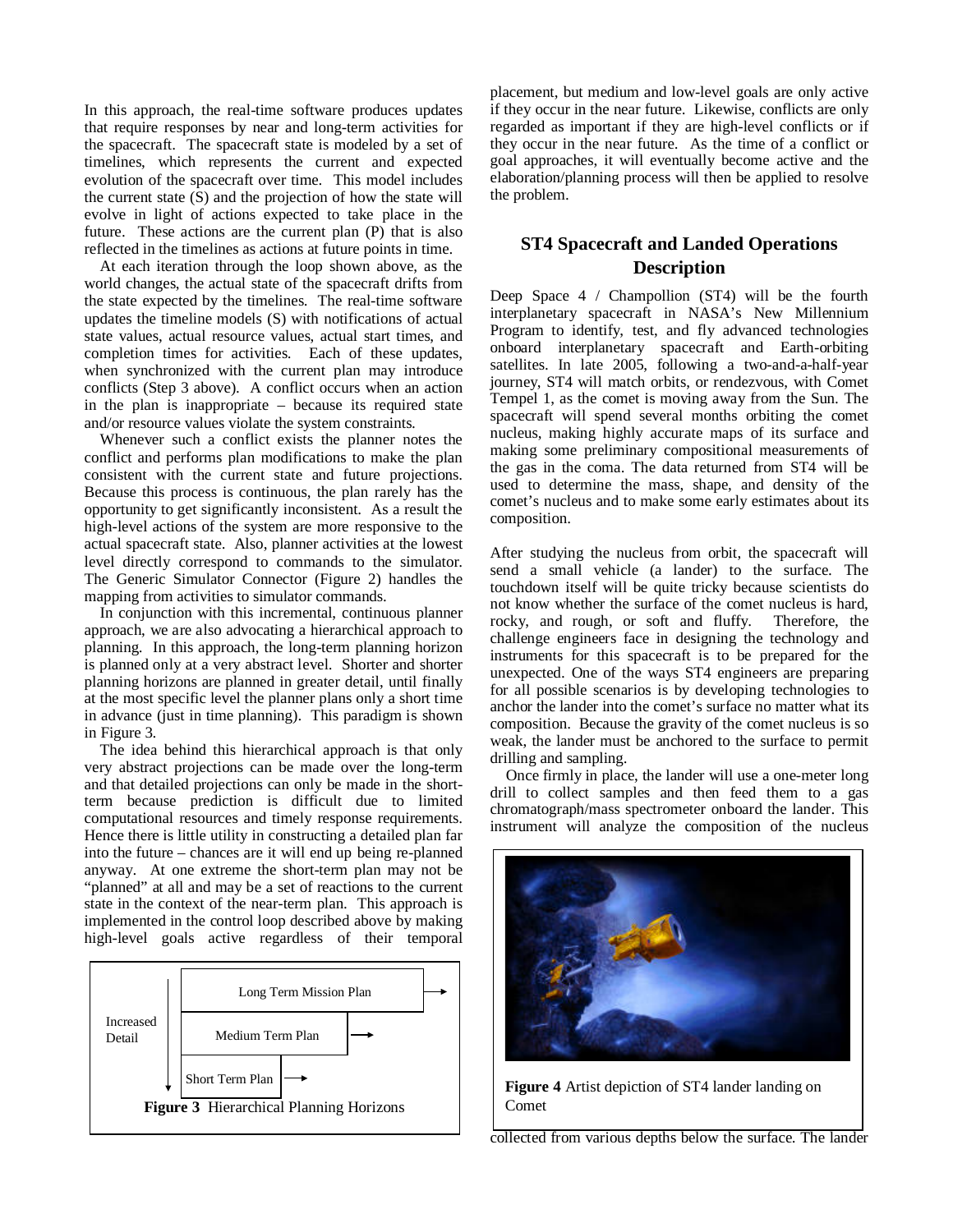will also carry cameras to photograph the comet surface. Additional instruments planned onboard the lander to determine the chemical makeup of the cometary ices and dust will include an infrared/spectrometer microscope and a gamma-ray spectrometer. After several days on the surface, the lander will bring a sample back to the orbiter for return to Earth.

### **Continuous Planner ST4 Scenario**

In order to test our integrated planning and execution approach, we have constructed a number of test cases within the ST4 landed operations scenario. We have also constructed a ST4 simulation, which accepts relatively highlevel commands such as: MOVE-DRILL, START-DRILL, STOP-DRILL, TAKE-PICTURE, TURN-ON <device>, etc. The simulator also accepts scenario-time-control commands such as STEP, FFWD, and WARP. The simulation covers operations of hardware devices. In this test scenario the planner has models of 11 state and resource timelines, including drill location, battery power, data buffer, and camera state. The model also includes 19 activities such as uplink data, move drill, compress data, take picture, and perform oven experiment.

The continuous planner scenario has focused on the comet lander portion of the ST4 mission. It comprises a period of approximately 80 hours of lander operations on the comet surface. It is intended to represent a class of test cases against which to evaluate the performance of various command and control strategies for this portion of the mission.

The nominal mission scenario consists of three major classes of activities: drilling and material transport, instrument activity including imaging and in-situ materials experiments, and data uplink. Of these, drilling is the most complex and unpredictable.

The mission plan calls for three separate drilling activities. Each drilling activity drills a separate hole and acquires samples at three different depths during the process: a surface sample, a 20 cm. deep sample, and a onemeter deep sample. Acquiring a sample involves five separate "mining" operations after the hole has been drilled to the desired depth. Each mining operation removes 1 cm. of material. Drilling rate and power are unknown a priori, but there are reasonable worst-case estimates available. Drilling can fail altogether for a variety of reasons.

One of the three drilling operations is used to acquire material for sample-return. The other two are used to supply material to in-situ science experiments onboard the lander. These experiments involve depositing the samples in an oven, and taking data while the sample is heated. Between baking operations the oven must cool, but there are two ovens, allowing experiments to be interleaved unless one of the ovens fails.

We apply CASPER to this scenario to demonstrate three capabilities: 1) the ability to replan due to exogenous state conflicts (such as equipment failures), 2) the ability to replan due to exogenous resource conflicts (such as oversubscription of memory buffers), 3) and the ability to replan due to activity updates (such as drilling finishing late.)

One of the continuous planner capability to replan to perform a resource substitution after a component failure (Objective 1). The three planned sample activities each use oven 1 for baking the comet samples. During the simulation run, a failure was injected on oven 1. This changed the oven 1 state to "failed" for the remainder of the simulation. Because the second and third sample activities (as planned) use oven 1, these sample activities are in conflict because the sample activities require an operational oven (but are planned to use a "failed" oven). The planning system recognizes this conflict as a state required by an activity being different from the actual (or projected) state. The planner then attempts several fixes, including finding an activity to change the incorrect state. Unfortunately, there are no such activities to "fix" the oven. However, the sample activities require an oven resource, and there are two ovens on the ST4 lander. Hence the planner is able to find a repaired plan in which the second and third samples use oven 2 (see Figure 5.) The planning system could also have deleted the activity in conflict. However, the prioritization with the repair algorithm always considers moving or adding other activities to solve the conflict before deleting the conflicting activity.

Another continuous planner capability is to replan when a aggregate resource is over-subscribed or under-utilized (Objective 2). The data collected during the sample activities is compressed and then stored in the data buffer of the lander. This data is uplinked to the orbiting spacecraft at a later time. The planner uses estimates of the amount of data compression to plan when uplink activities are necessary. Because the compression algorithms are content dependent, these estimates may significantly deviate from actual achieved compression.

In this scenario, the actual data generated by the second

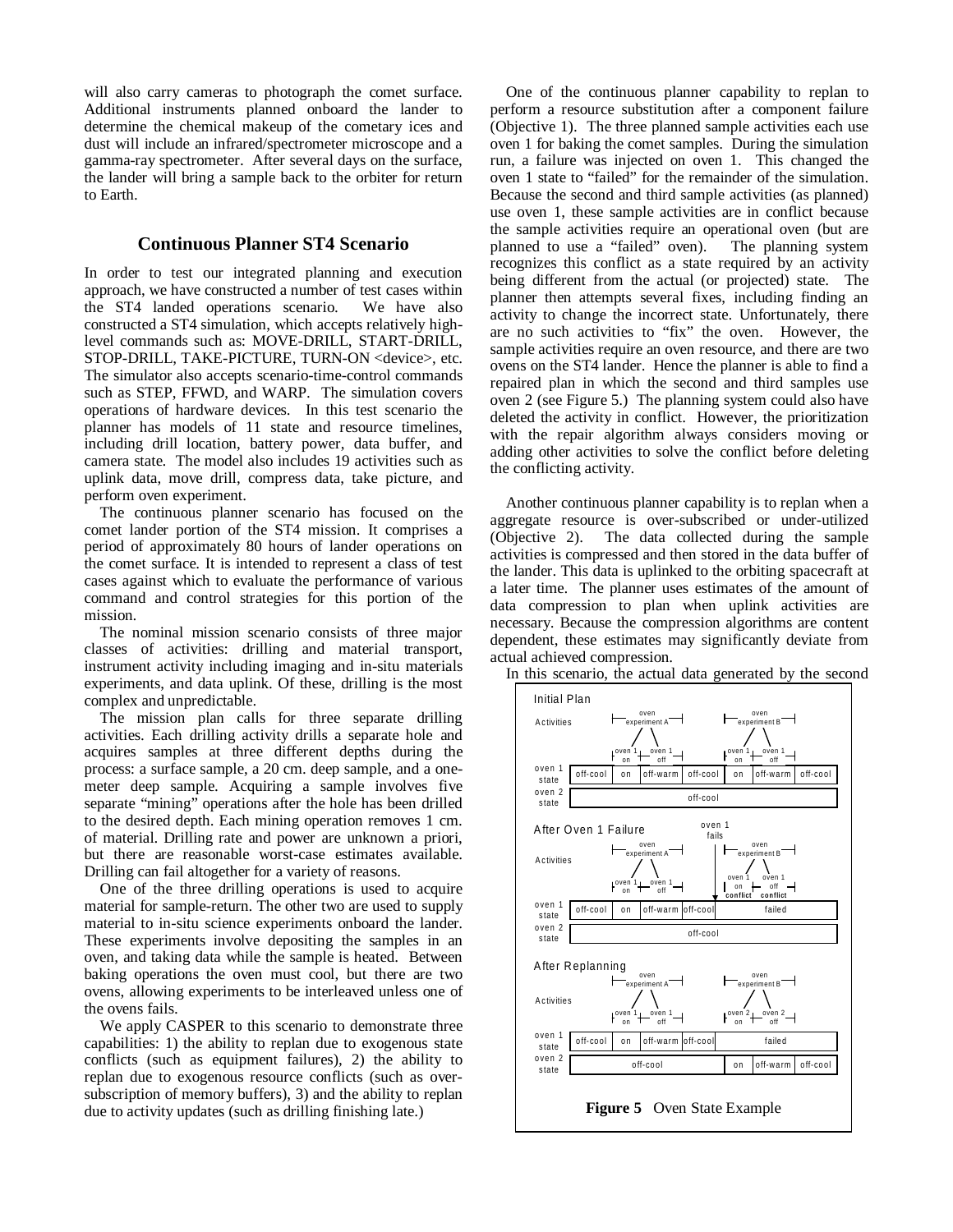sample activity is greater than expected because the compression achieved is less than originally estimated. The planner realizes that it will not have sufficient buffer memory to perform the third sample activity. This results in an over-subscription of the data buffer depletable resource. The planner knows that such a conflict can be repaired by: 1) removing activities that contribute to resource usage or 2) adding an activity which renews the resource. In this case these two options correspond to deleting the third sample activity or adding an uplink activity. (The uplink activity renews the buffer resource by uplinking data to the orbiter.) The planner resolves this conflict by adding an uplink activity after the second sample activity, freeing memory for the third sample activity (see Figure 6.)

Antoher demonstrated CASPER capability is to replan based on activity parameter updates (Objective 3). In the scenario, the mining operation using the drill takes longer than expected. This delays the oven experiment because no sample is yet prepared. The actual conflict is a violation of the temporal relationship between the mining activity and the oven experiment activity. (Mining must be completed before we continue to the oven experiment; see Figure 7.) In this example, the planner moves the oven experiment activity in order to repair this conflict.

Figure 8 contains a screen snapshot of the continuous planner prototype. The display is time oriented; later times are shown to the right on the horizontal axis. The upper



portion of the screen shows the current activities in the mission plan, with each line beginning at the activity's start time and ending at its end time. The timelines toward the bottom of the display show the state and resource evolution as modeled and tracked by the planner.

#### **Discussion**

While the current prototype has been tested on a range of cases in which state updates require replanning, all of the cases thus far have been ones in which the updates cause conflicts in the plan. In the case of the failed oven, buffer over-use, and activity completion time problem, the state update (when propagated through the plan) causes a conflict. There are other cases in which a state update enables a plan improvement. For example,

- battery power usage might be lower than expected enabling insertion of an additional sample activity content-dependent compression might perform better than expected allowing storage of additional experiment data; or
- drilling might be faster than expected again allowing for additional science activities.

In each of these cases, the planner needs to be aware of the potential for improvement in the current plan and be triggered to attempt to take advantage of the fortuitous situation. Our current prototype does not take advantage of these opportunities and we are slating this as future work.

In the current prototype, the planner can only respond to unexpected changes on activity boundaries. This can be limited in the context of activities with extremely long durations. This is because the planner does not have a model detailed enough to predict the resultant state if activities are interrupted in mid-execution. It would be useful if the planner could incorporate a model that could represent interruptible activities and act appropriately.

While we have tested our prototype on a range of scenarios, the test set has been quite small. We are currently working on enlarging the test suite and enhancing the simulation to address issues of noise in the simulation and

commanding as well as approximate state estimation. These<br>additional issues additional will further stress the architecture and are expected to lead to further insights and work.

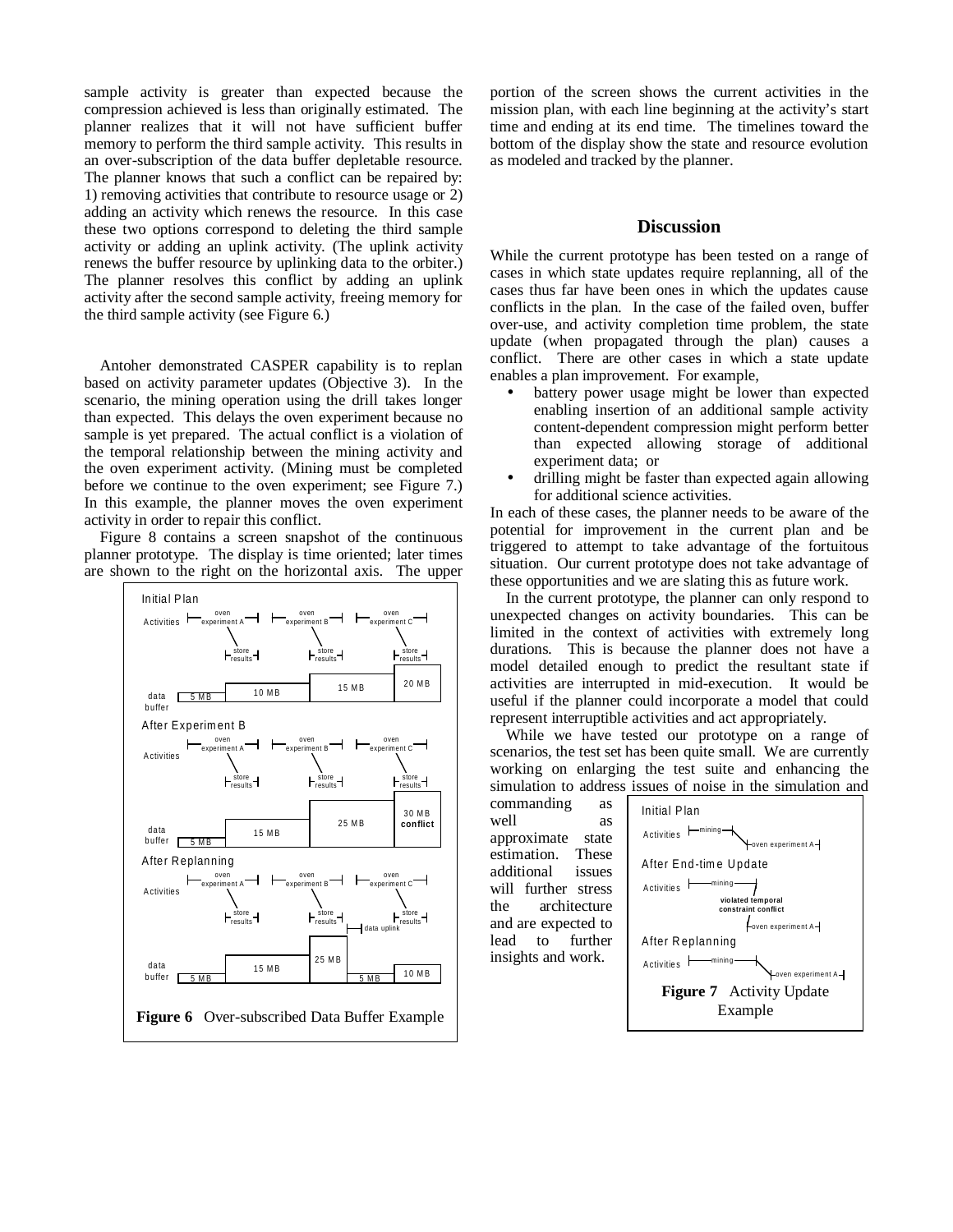

**Figure 8** Screen Snapshot Showing Oven Failed State before Replanning

This work builds on considerable previous work in iterative repair problem solving. The high-speed local search techniques used in our continuous planner prototype are an evolution of those developed for the DCAPS system [3] that has proven robust in actual applications. In terms of related work, iterative algorithms have been applied to a wide range of computer science problems such as traveling salesman [9] as well as Artificial Intelligence Planning [2, 6, 14, 16]. Iterative repair algorithms have also been used for a number of scheduling systems. The GERRY/GPSS system [17, 4] uses iterative repair with a global evaluation function and simulated annealing to schedule space shuttle ground processing activities. The Operations Mission Planner (OMP) [1] system used iterative repair in combination with a historical model of the scheduler actions (called chronologies) to avoid cycling and getting caught in local minima. Work by Johnston and Minton [7] shows how the min-conflicts heuristic can be used not only for scheduling but also for a wide range of constraint satisfaction problems. The OPIS system [15] can also be viewed as performing iterative repair. However, OPIS is more informed in the application of its repair methods in that it applies a set of analysis measures to classify the bottleneck before selecting a repair method. With iterative repair and local search techniques, we are exploring approaches complementary to backtracking refinement search approach used in the New Millennium Deep Space One Remote Agent Experiment Planner [11].

This paper has described an approach to integrating planning and execution for spacecraft control and operations. This approach has the benefit of reducing the amount of time required for an onboard planning process to respond to changes in the environment or goals. In our approach, environmental changes or inaccurate models cause updates to the current state model and future projections. Additionally, the planner's current goal set may change. In either case, if these changes matter (e.g., the current plan no longer applies) they will cause conflicts in the current plan. These conflicts are attacked using fast, local search and iterative repair methods

### **Acknowledgements**

This work was performed by the Jet Propulsion Laboratory, California Institute of Technology, under contract with the National Aeronautics and Space Administration. Portions of this work were supported by the Autonomy Technology Program, managed by Dr. Richard Doyle and with Melvin Montemerlo as the headquarters program executive, NASA Code SM and by the Mission Data Systems Project, managed by Allan Sacks, NASA Code S. Comments and feedback from Bob Rasmussen, Kim Gostelow, Dan Dvorak, Erann Gat, Glenn Reeves, and Ed Gamble were very helpful in formulating and refining the ideas presented in this paper.